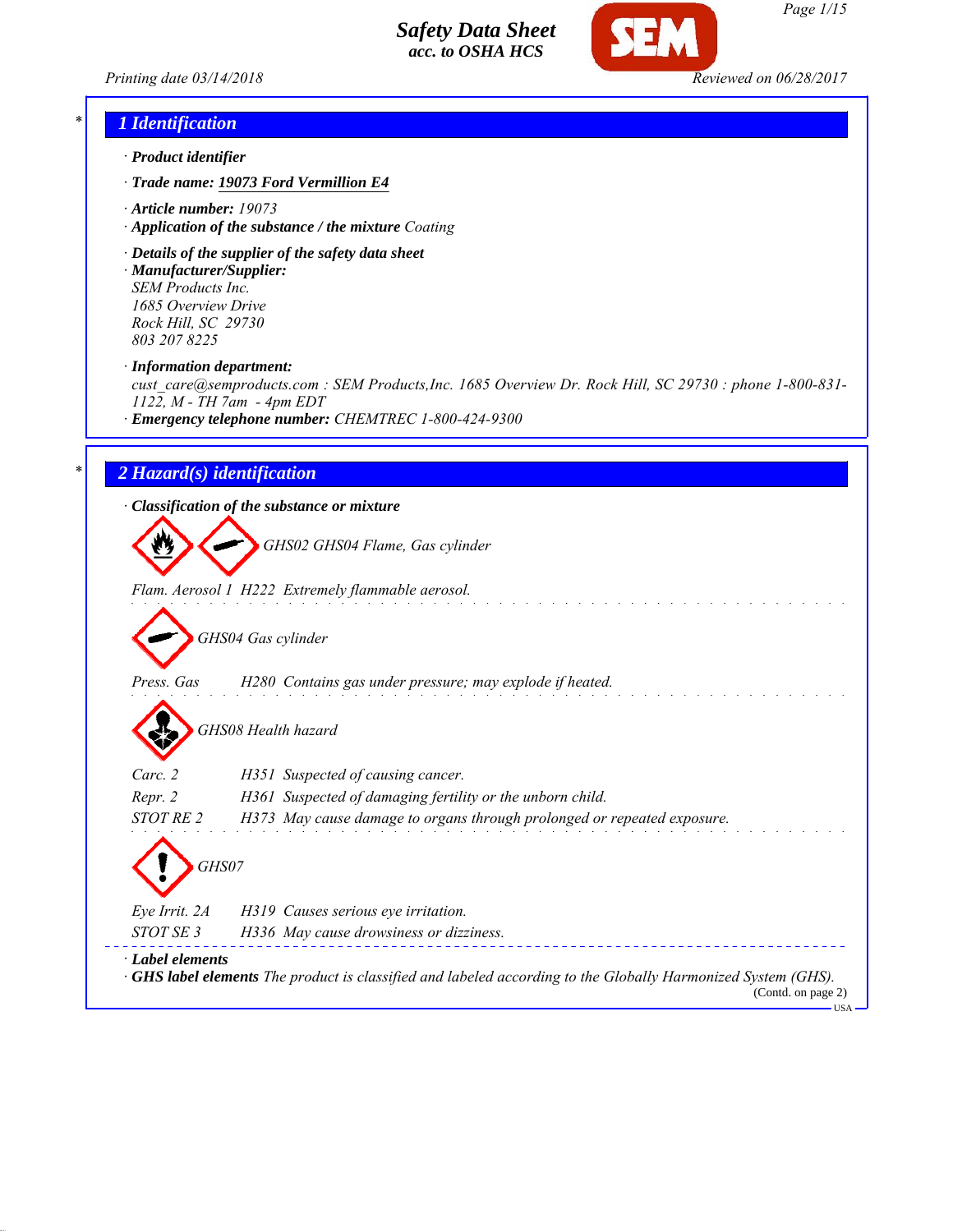*Printing date 03/14/2018 Reviewed on 06/28/2017*

*Trade name: 19073 Ford Vermillion E4*



(Contd. on page 3)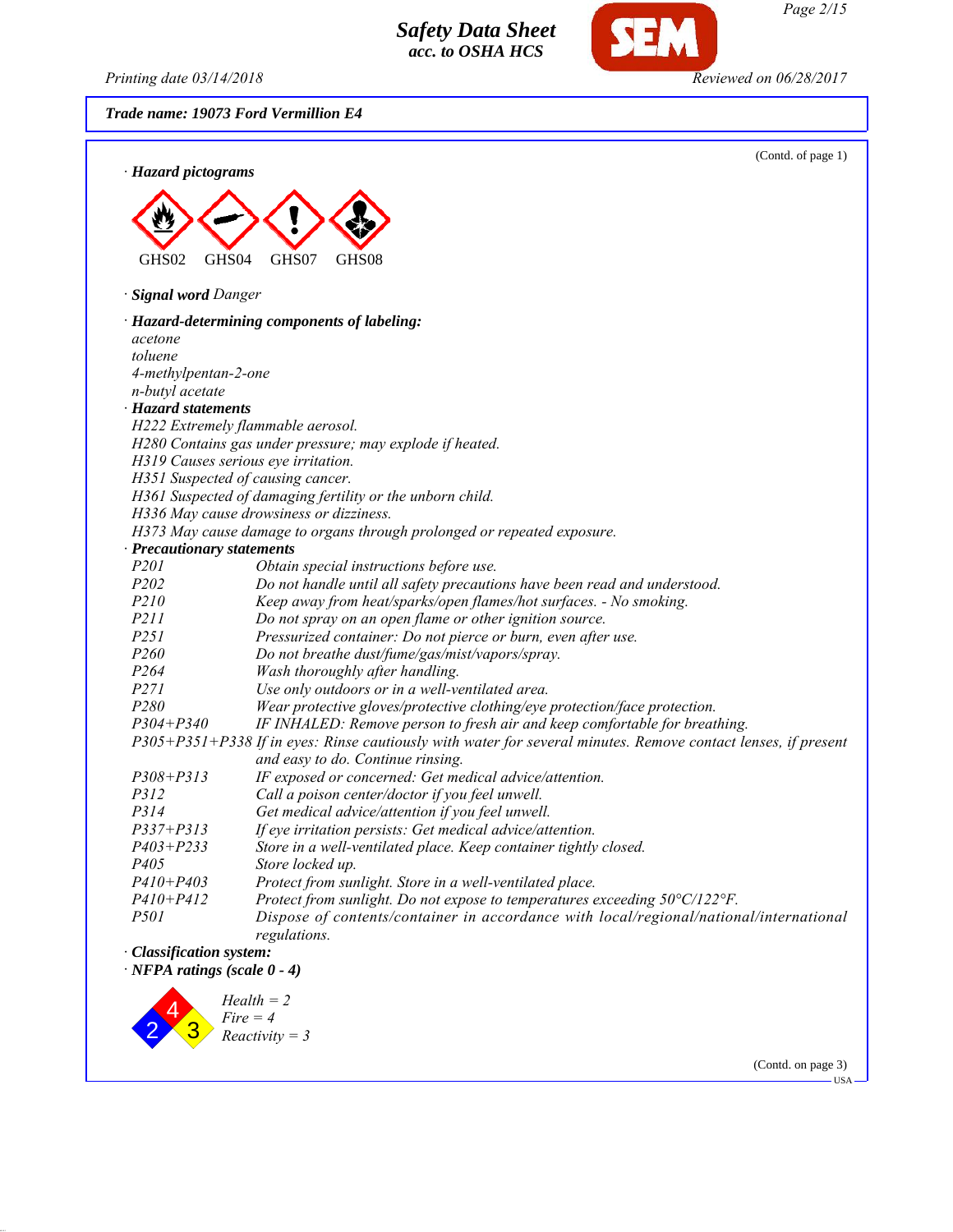*Printing date 03/14/2018 Reviewed on 06/28/2017*

#### *Trade name: 19073 Ford Vermillion E4*

(Contd. of page 2)

*· HMIS-ratings (scale 0 - 4)*



*· Other hazards*

*· Results of PBT and vPvB assessment*

- *· PBT: Not applicable.*
- *· vPvB: Not applicable.*

### *\* 3 Composition/information on ingredients*

*· Chemical characterization: Mixtures*

*· Description:*

*Mixture: consisting of the following components. Weight percentages*

| · Dangerous components: |                                                  |                      |  |
|-------------------------|--------------------------------------------------|----------------------|--|
|                         | $67-64-1$ acetone                                | $13 - 30\%$          |  |
|                         | 68476-86-8 Petroleum gases, liquefied, sweetened | $13 - 30\%$          |  |
|                         | 108-65-6 2-methoxy-1-methylethyl acetate         | $13 - 30%$           |  |
|                         | $\overline{123-86-4}$ n-butyl acetate            | $10 - 13%$           |  |
|                         | 110-19-0 isobutyl acetate                        | $5 - 7\%$            |  |
| 108-88-3 toluene        |                                                  | $1.5 - 5\%$          |  |
|                         | 763-69-9 ethyl 3-ethoxypropionate                | $\overline{1.5-5\%}$ |  |
|                         | 108-10-1 4-methylpentan-2-one                    | $1 - 1.5\%$          |  |
|                         |                                                  |                      |  |

### *\* 4 First-aid measures*

*· Description of first aid measures*

- *· After inhalation: Supply fresh air; consult doctor in case of complaints.*
- *· After skin contact: Generally the product does not irritate the skin.*
- *· After eye contact:*
- *Rinse opened eye for several minutes under running water. If symptoms persist, consult a doctor.*
- *· After swallowing: If symptoms persist consult doctor.*
- *· Information for doctor:*
- *· Most important symptoms and effects, both acute and delayed No further relevant information available.*
- *· Indication of any immediate medical attention and special treatment needed*

*No further relevant information available.*

## *\* 5 Fire-fighting measures*

- *· Extinguishing media*
- *· Suitable extinguishing agents:*
- *CO2, extinguishing powder or water spray. Fight larger fires with water spray or alcohol resistant foam.*
- *· Special hazards arising from the substance or mixture No further relevant information available.*

(Contd. on page 4)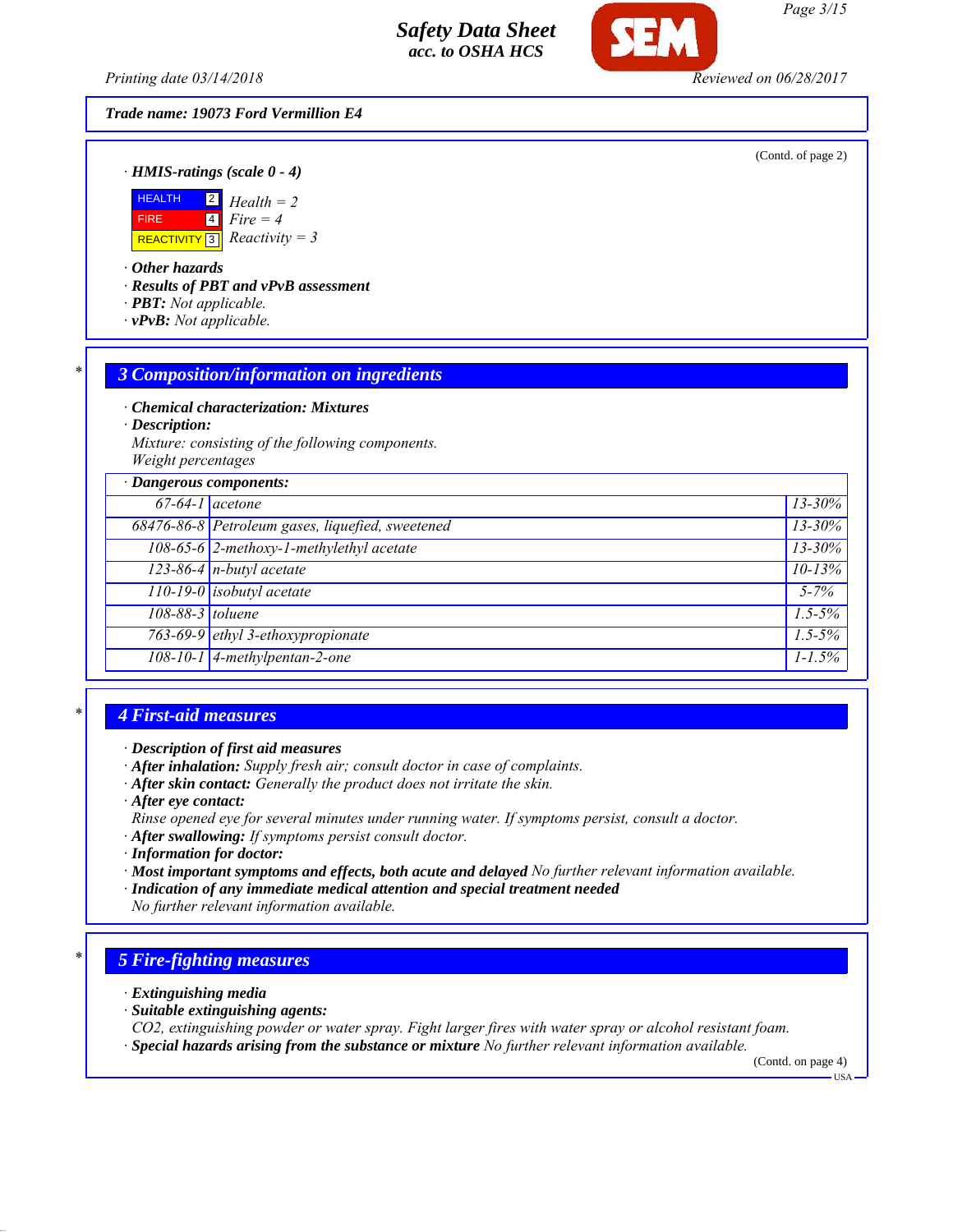

*Trade name: 19073 Ford Vermillion E4*

*· Advice for firefighters*

*· Protective equipment: Wear self-contained respiratory protective device.*

## *\* 6 Accidental release measures*

- *· Personal precautions, protective equipment and emergency procedures Wear protective equipment. Keep unprotected persons away.*
- *· Environmental precautions: Do not allow to enter sewers/ surface or ground water.*
- *· Methods and material for containment and cleaning up: Dispose contaminated material as waste according to item 13.*
- *Ensure adequate ventilation.*
- *· Reference to other sections*
- *See Section 7 for information on safe handling.*
- *See Section 8 for information on personal protection equipment.*
- *See Section 13 for disposal information.*
- *· Protective Action Criteria for Chemicals*

| $\cdot$ PAC-1:       |                                          |                              |
|----------------------|------------------------------------------|------------------------------|
| $67-64-1$ acetone    |                                          | $200$ ppm                    |
|                      | 108-65-6 2-methoxy-1-methylethyl acetate | $50$ ppm                     |
|                      | $123-86-4$ n-butyl acetate               | 5 ppm                        |
|                      | $110-19-0$ isobutyl acetate              | 450 ppm                      |
| 108-88-3 toluene     |                                          | $67$ ppm                     |
|                      | 763-69-9 ethyl 3-ethoxypropionate        | $\overline{1.6}$ ppm         |
|                      | $108-10-1$ 4-methylpentan-2-one          | $75$ ppm                     |
|                      | $110-43-0$ heptan-2-one                  | $150$ ppm                    |
|                      | 13463-67-7 titanium dioxide              | $30 \text{ mg/m}^3$          |
|                      | 7727-43-7 barium sulphate, natural       | $15 \text{ mg/m}^3$          |
|                      | 25322-68-3 Polyethylene glycol           | $30 \frac{mg}{m^3}$          |
|                      | 1333-86-4 Carbon black                   | $9 \frac{mg}{m^3}$           |
| $1330-20-7$ xylene   |                                          | 130 ppm                      |
|                      | 100-41-4 ethylbenzene                    | $33$ ppm                     |
|                      | 108-83-8 2,6-dimethylheptan-4-one        | $75$ ppm                     |
|                      | 78-83-1 butanol                          | $150$ ppm                    |
|                      | 57-55-6 Methyl glycol                    | $30 \frac{mg}{m^3}$          |
| $\overline{PAC-2}$ : |                                          |                              |
| $67-64-1$ acetone    |                                          | $3200*ppm$                   |
|                      | 108-65-6 2-methoxy-1-methylethyl acetate | $1,000$ ppm                  |
|                      | $123-86-4$ n-butyl acetate               | $200$ ppm                    |
|                      | 110-19-0 isobutyl acetate                | $1300*ppm$                   |
| 108-88-3 toluene     |                                          | $\overline{560}$ ppm         |
|                      | 763-69-9 ethyl 3-ethoxypropionate        | 18 ppm                       |
|                      | 108-10-1 4-methylpentan-2-one            | $500$ ppm                    |
|                      | $110-43-0$ heptan-2-one                  | $670$ ppm                    |
|                      | 13463-67-7 titanium dioxide              | $\frac{330 \text{ mg}}{m^3}$ |
|                      |                                          | (Cond. on page 5)            |

(Contd. of page 3)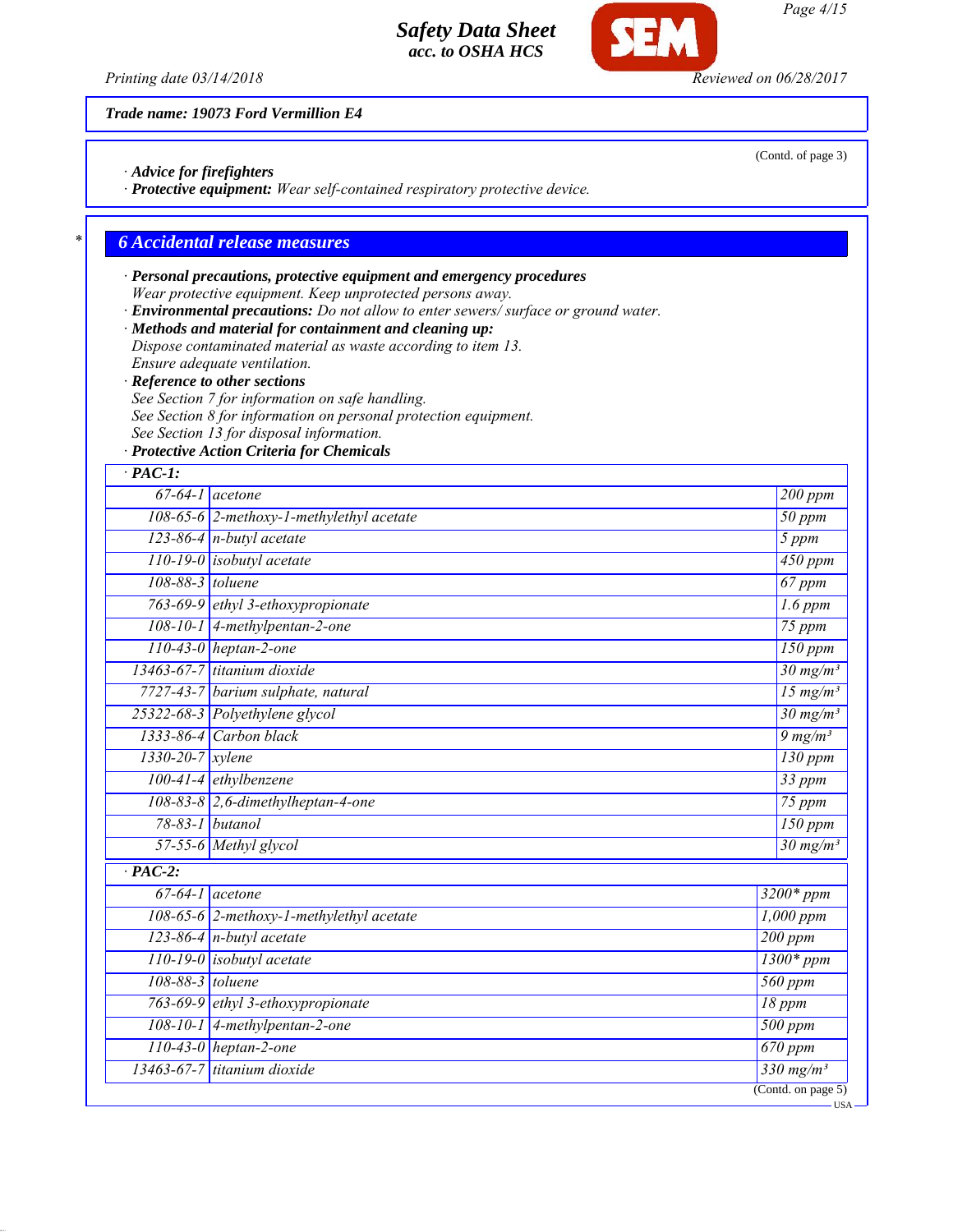

*Printing date 03/14/2018 Reviewed on 06/28/2017*

### *Trade name: 19073 Ford Vermillion E4*

|                        |                                          | (Contd. of page 4)                |
|------------------------|------------------------------------------|-----------------------------------|
|                        | 7727-43-7 barium sulphate, natural       | $170$ mg/m <sup>3</sup>           |
|                        | 25322-68-3 Polyethylene glycol           | $\frac{1,300 \text{ mg/m}^3}{2}$  |
|                        | 1333-86-4 Carbon black                   | 99 mg/m $3$                       |
| $1330 - 20 - 7$ xylene |                                          | $\overline{920}$ * ppm            |
|                        | 100-41-4 ethylbenzene                    | $1100*ppm$                        |
|                        | $108-83-8$ 2,6-dimethylheptan-4-one      | 330 ppm                           |
|                        | 78-83-1 <i>butanol</i>                   | $1,300$ ppm                       |
|                        | 57-55-6 Methyl glycol                    | $1,300$ mg/m <sup>3</sup>         |
| $\cdot$ PAC-3:         |                                          |                                   |
|                        | $67-64-1$ acetone                        | $5700*ppm$                        |
|                        | 108-65-6 2-methoxy-1-methylethyl acetate | $5000*ppm$                        |
|                        | $123-86-4$ n-butyl acetate               | $3000*ppm$                        |
|                        | 110-19-0 isobutyl acetate                | $7500**$ ppm                      |
| 108-88-3 toluene       |                                          | 3700* ppm                         |
|                        | 763-69-9 ethyl 3-ethoxypropionate        | $110$ ppm                         |
|                        | $108-10-1$ 4-methylpentan-2-one          | $3000*ppm$                        |
|                        | $110-43-0$ heptan-2-one                  | $4000*ppm$                        |
|                        | 13463-67-7 titanium dioxide              | $2,000 \text{ mg/m}^3$            |
|                        | 7727-43-7 barium sulphate, natural       | 990 mg/m <sup>3</sup>             |
|                        | 25322-68-3 Polyethylene glycol           | $7,700 \,\mathrm{mg/m^3}$         |
|                        | 1333-86-4 Carbon black                   | $\frac{1}{590}$ mg/m <sup>3</sup> |
| $1330 - 20 - 7$ xylene |                                          | $2500*ppm$                        |
|                        | $100-41-4$ ethylbenzene                  | $1800*ppm$                        |
|                        | $108-83-8$ 2,6-dimethylheptan-4-one      | $2000*$ ppm                       |
|                        | 78-83-1 butanol                          | $8000*ppm$                        |
|                        | 57-55-6 Methyl glycol                    | 7,900 $mg/m^3$                    |

### *\* 7 Handling and storage*

*· Handling:*

*· Precautions for safe handling No special measures required.*

*· Information about protection against explosions and fires:*

*Do not spray on a naked flame or any incandescent material.*

*Keep ignition sources away - Do not smoke.*

*Pressurized container: protect from sunlight and do not expose to temperatures exceeding 50°C, i.e. electric lights. Do not pierce or burn, even after use.*

*· Conditions for safe storage, including any incompatibilities*

*· Storage:*

*· Requirements to be met by storerooms and receptacles:*

*Observe official regulations on storing packagings with pressurized containers.*

*· Information about storage in one common storage facility: Store away from oxidizing agents.*

*· Further information about storage conditions: Keep receptacle tightly sealed.*

(Contd. on page 6)

 $-<sub>USA</sub>$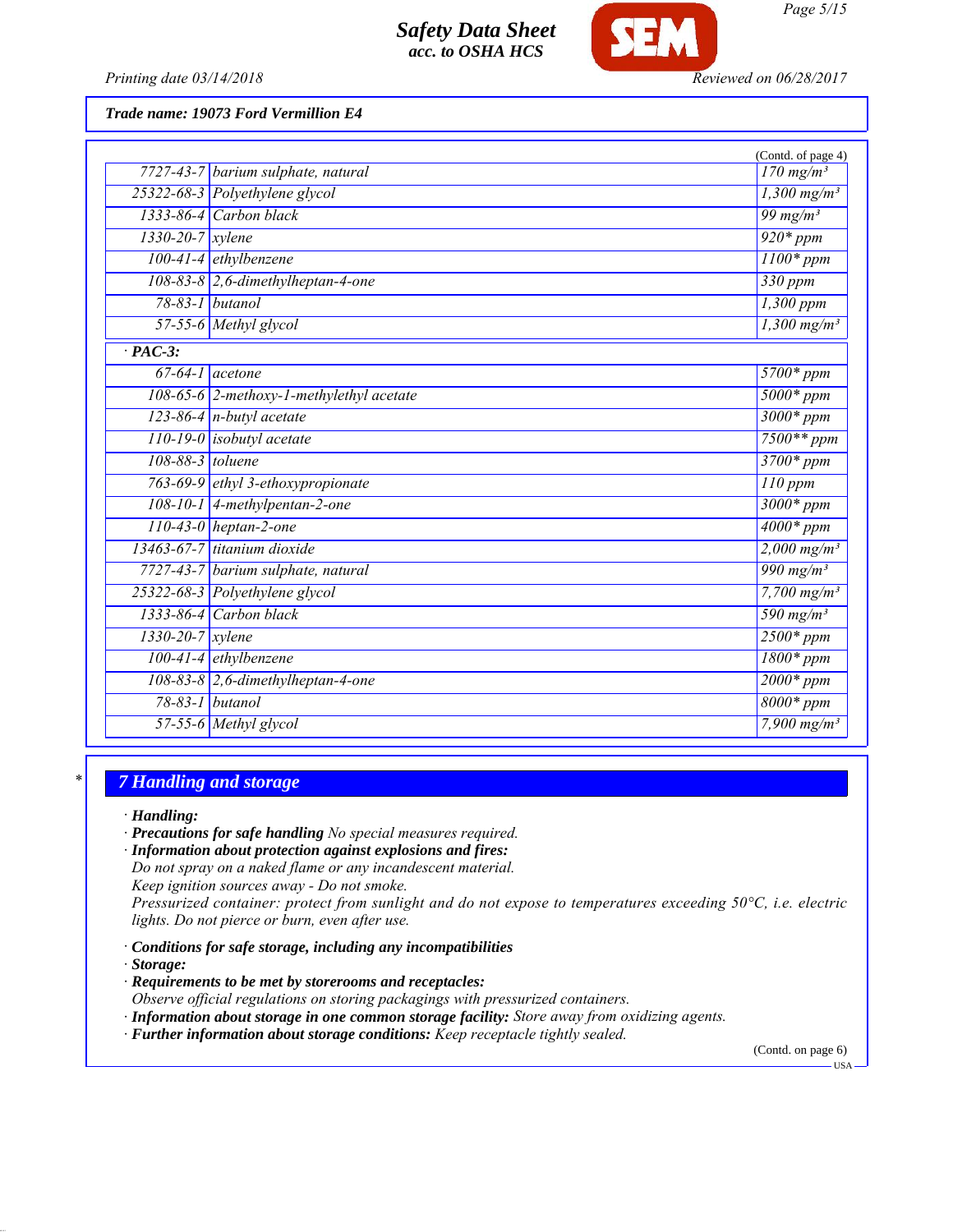*Trade name: 19073 Ford Vermillion E4*

*· Specific end use(s) No further relevant information available.*

### *\* 8 Exposure controls/personal protection*

*· Additional information about design of technical systems: No further data; see item 7.*

*· Control parameters*

#### *· Components with limit values that require monitoring at the workplace:*

*The following constituents are the only constituents of the product which have a PEL, TLV or other recommended exposure limit.*

*At this time, the other constituents have no known exposure limits.*

|            | 67-64-1 acetone                                                                                                 |
|------------|-----------------------------------------------------------------------------------------------------------------|
| <b>PEL</b> | Long-term value: 2400 mg/m <sup>3</sup> , 1000 ppm                                                              |
| REL        | Long-term value: 590 mg/m <sup>3</sup> , 250 ppm                                                                |
| TLV        | Short-term value: $1187$ mg/m <sup>3</sup> , 500 ppm                                                            |
|            | Long-term value: 594 mg/m <sup>3</sup> , 250 ppm<br><b>BEI</b>                                                  |
|            | 108-65-6 2-methoxy-1-methylethyl acetate                                                                        |
|            | $WELL$ Long-term value: 50 ppm                                                                                  |
|            | 123-86-4 n-butyl acetate                                                                                        |
| PEL        | Long-term value: $710$ mg/m <sup>3</sup> , 150 ppm                                                              |
| <b>REL</b> | Long-term value: $950$ mg/m <sup>3</sup> , 200 ppm                                                              |
| TLV        | Short-term value: 712 mg/m <sup>3</sup> , 150 ppm<br>Long-term value: $238$ mg/m <sup>3</sup> , 50 ppm          |
|            | 110-19-0 isobutyl acetate                                                                                       |
| <b>PEL</b> | Long-term value: 700 mg/m <sup>3</sup> , 150 ppm                                                                |
| <b>REL</b> | Long-term value: $700$ mg/m <sup>3</sup> , 150 ppm                                                              |
| TLV        | Short-term value: 712 mg/m <sup>3</sup> , 150 ppm                                                               |
|            | Long-term value: $238$ mg/m <sup>3</sup> , 50 ppm                                                               |
|            | 108-88-3 toluene                                                                                                |
| <b>PEL</b> | Long-term value: 200 ppm<br>Ceiling limit value: 300; 500* ppm<br>*10-min peak per 8-hr shift                   |
| <b>REL</b> | Short-term value: $560$ mg/m <sup>3</sup> , 150 ppm<br>Long-term value: 375 mg/m <sup>3</sup> , 100 ppm         |
| <b>TLV</b> | Long-term value: 75 mg/m <sup>3</sup> , 20 ppm<br><b>BEI</b>                                                    |
|            | 108-10-1 4-methylpentan-2-one                                                                                   |
| PEL        | Long-term value: $410 \text{ mg/m}^3$ , 100 ppm                                                                 |
| <b>REL</b> | Short-term value: $300$ mg/m <sup>3</sup> , 75 ppm<br>Long-term value: $205$ mg/m <sup>3</sup> , 50 ppm         |
|            |                                                                                                                 |
| TLV        | Short-term value: $307 \text{ mg/m}^3$ , 75 ppm<br>Long-term value: 82 mg/m <sup>3</sup> , 20 ppm<br><b>BEI</b> |
|            | (Contd. on page 7)                                                                                              |
|            |                                                                                                                 |

*Page 6/15*

*Printing date 03/14/2018 Reviewed on 06/28/2017*

Œ

(Contd. of page 5)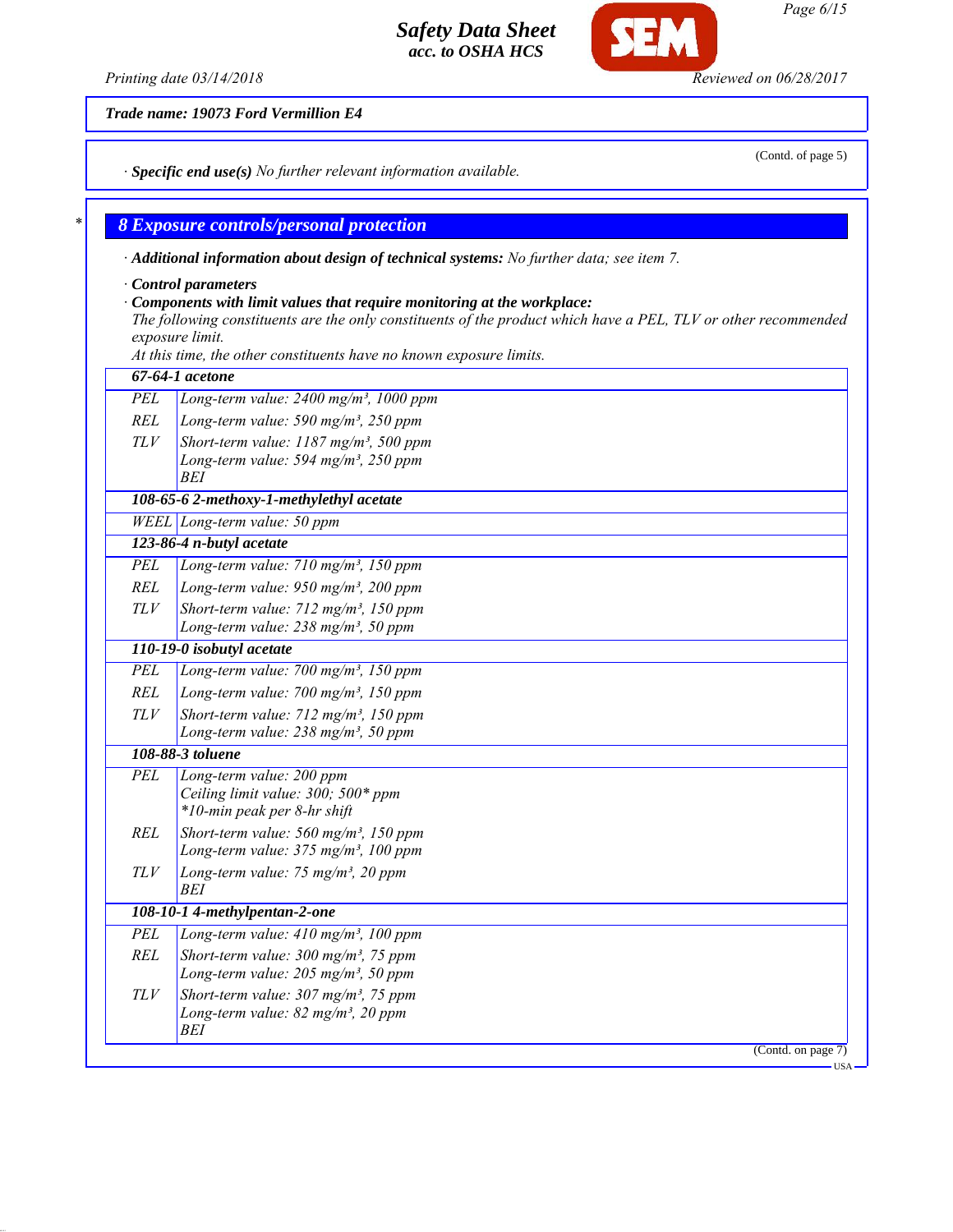*Printing date 03/14/2018 Reviewed on 06/28/2017*

**SEM** 

*Trade name: 19073 Ford Vermillion E4*

|                                                                                                                       | (Contd. of page 6) |
|-----------------------------------------------------------------------------------------------------------------------|--------------------|
| · Ingredients with biological limit values:<br>$67-64-1$ acetone                                                      |                    |
|                                                                                                                       |                    |
| $BEI$ 50 mg/L                                                                                                         |                    |
| Medium: urine                                                                                                         |                    |
| Time: end of shift                                                                                                    |                    |
| Parameter: Acetone (nonspecific)                                                                                      |                    |
| 108-88-3 toluene                                                                                                      |                    |
| $BEI$ 0.02 mg/L                                                                                                       |                    |
| Medium: blood                                                                                                         |                    |
| Time: prior to last shift of workweek                                                                                 |                    |
| Parameter: Toluene                                                                                                    |                    |
| $0.03$ mg/L                                                                                                           |                    |
| Medium: urine                                                                                                         |                    |
| Time: end of shift                                                                                                    |                    |
| Parameter: Toluene                                                                                                    |                    |
|                                                                                                                       |                    |
| $0.3$ mg/g creatinine                                                                                                 |                    |
| Medium: urine                                                                                                         |                    |
| Time: end of shift                                                                                                    |                    |
| Parameter: o-Cresol with hydrolysis (background)                                                                      |                    |
| 108-10-1 4-methylpentan-2-one                                                                                         |                    |
| $BEI$ 1 mg/L                                                                                                          |                    |
| Medium: urine                                                                                                         |                    |
| Time: end of shift                                                                                                    |                    |
| Parameter: MIBK                                                                                                       |                    |
| · Additional information: The lists that were valid during the creation were used as basis.                           |                    |
| · Exposure controls                                                                                                   |                    |
| · Personal protective equipment:                                                                                      |                    |
| · General protective and hygienic measures:                                                                           |                    |
| Keep away from foodstuffs, beverages and feed.                                                                        |                    |
| Immediately remove all soiled and contaminated clothing.                                                              |                    |
| Wash hands before breaks and at the end of work.                                                                      |                    |
| Store protective clothing separately.                                                                                 |                    |
| Avoid contact with the eyes.                                                                                          |                    |
| Avoid contact with the eyes and skin.                                                                                 |                    |
| · Breathing equipment:                                                                                                |                    |
| In case of brief exposure or low pollution use respiratory filter device. In case of intensive or longer exposure use |                    |
| respiratory protective device that is independent of circulating air.                                                 |                    |
| · Protection of hands:                                                                                                |                    |
| Due to missing tests no recommendation to the glove material can be given for the product/ the preparation/ the       |                    |
| chemical mixture.                                                                                                     |                    |
| Selection of the glove material on consideration of the penetration times, rates of diffusion and the degradation     |                    |
|                                                                                                                       |                    |
| Protective gloves                                                                                                     |                    |
|                                                                                                                       |                    |
|                                                                                                                       |                    |

*The glove material has to be impermeable and resistant to the product/ the substance/ the preparation.*

(Contd. on page 8)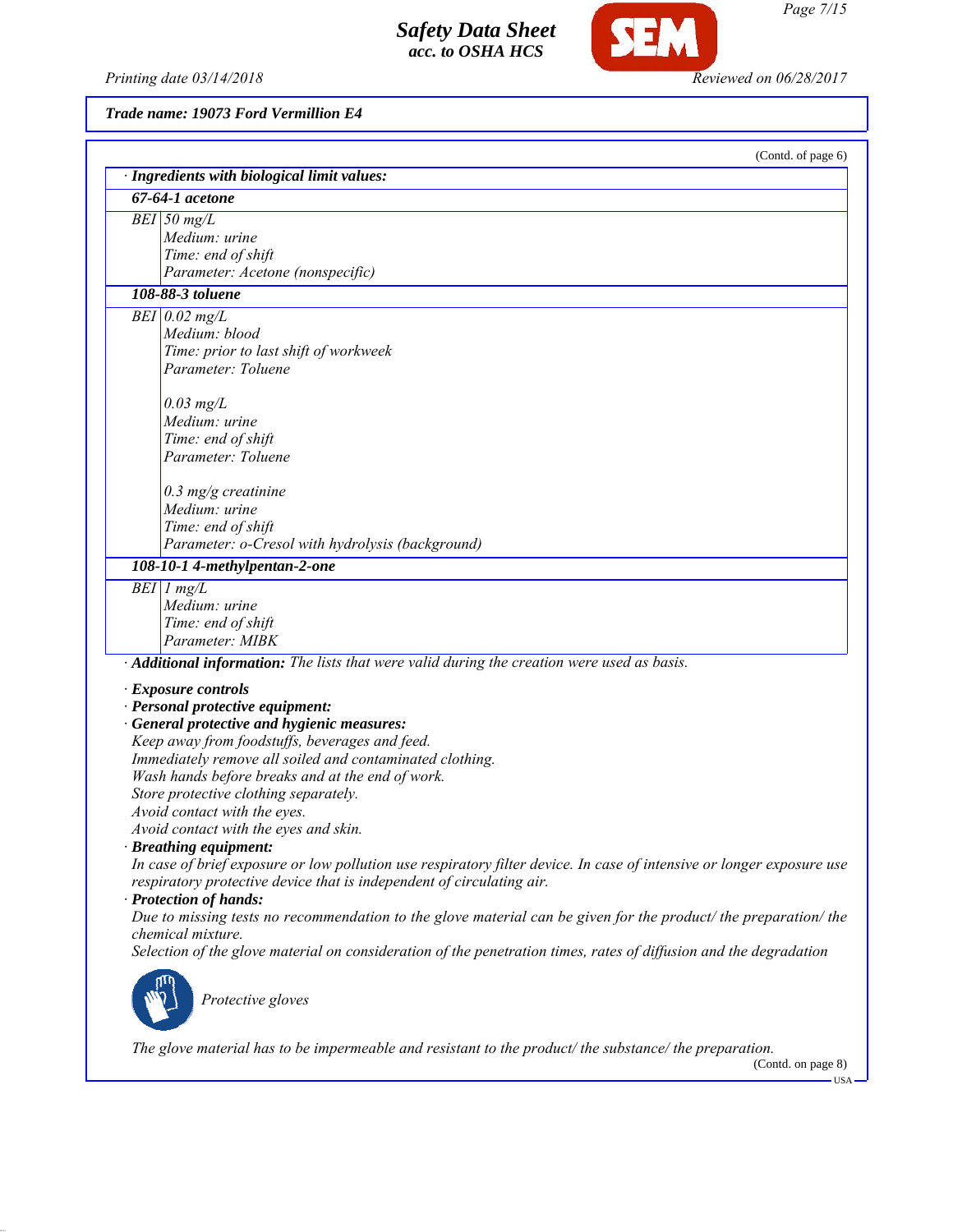*Printing date 03/14/2018 Reviewed on 06/28/2017*

#### *Trade name: 19073 Ford Vermillion E4*

#### *· Material of gloves*

(Contd. of page 7)

USA

*The selection of the suitable gloves does not only depend on the material, but also on further marks of quality and varies from manufacturer to manufacturer. As the product is a preparation of several substances, the resistance of the glove material can not be calculated in advance and has therefore to be checked prior to the application.*

## *· Penetration time of glove material*

*The exact break trough time has to be found out by the manufacturer of the protective gloves and has to be observed.*

#### *· Eye protection:*

*Safety glasses*

*Tightly sealed goggles*

## *\* 9 Physical and chemical properties*

| · Information on basic physical and chemical properties |                                                                             |
|---------------------------------------------------------|-----------------------------------------------------------------------------|
| · General Information                                   |                                                                             |
| $\cdot$ Appearance:                                     |                                                                             |
| Form:                                                   | Aerosol                                                                     |
| Color:                                                  | Dark red                                                                    |
| $\cdot$ Odor:                                           | Characteristic                                                              |
| · Odor threshold:                                       | Not determined.                                                             |
| $\cdot$ pH-value:                                       | Not determined.                                                             |
| $\cdot$ Change in condition                             |                                                                             |
| <b>Melting point/Melting range:</b>                     | Undetermined.                                                               |
| <b>Boiling point/Boiling range:</b>                     | 55.8-56.6 °C                                                                |
| · Flash point:                                          | $-103$ °C                                                                   |
| · Flammability (solid, gaseous):                        | Not applicable.                                                             |
| · Ignition temperature:                                 | 370 $^{\circ}C$                                                             |
| $\cdot$ Decomposition temperature:                      | Not determined.                                                             |
| · Auto igniting:                                        | Product is not selfigniting.                                                |
| · Danger of explosion:                                  | In use, may form flammable/explosive vapour-air mixture.<br>Avoid high heat |
| · Explosion limits:                                     |                                                                             |
| Lower:                                                  | $1.9$ Vol %                                                                 |
| <b>Upper:</b>                                           | $13$ Vol $\%$                                                               |
| $\cdot$ Vapor pressure at 20 $\cdot$ C:                 | $233$ hPa                                                                   |
| $\cdot$ Density at 20 $\cdot$ C:                        | $0.75439$ g/cm <sup>3</sup>                                                 |
| · Relative density                                      | Not determined.                                                             |
| · Vapor density                                         | Not determined.                                                             |
| $\cdot$ Evaporation rate                                | Not applicable.                                                             |
| · Solubility in / Miscibility with                      |                                                                             |
| Water:                                                  | Not miscible or difficult to mix.                                           |
|                                                         | (Contd. on page 9)                                                          |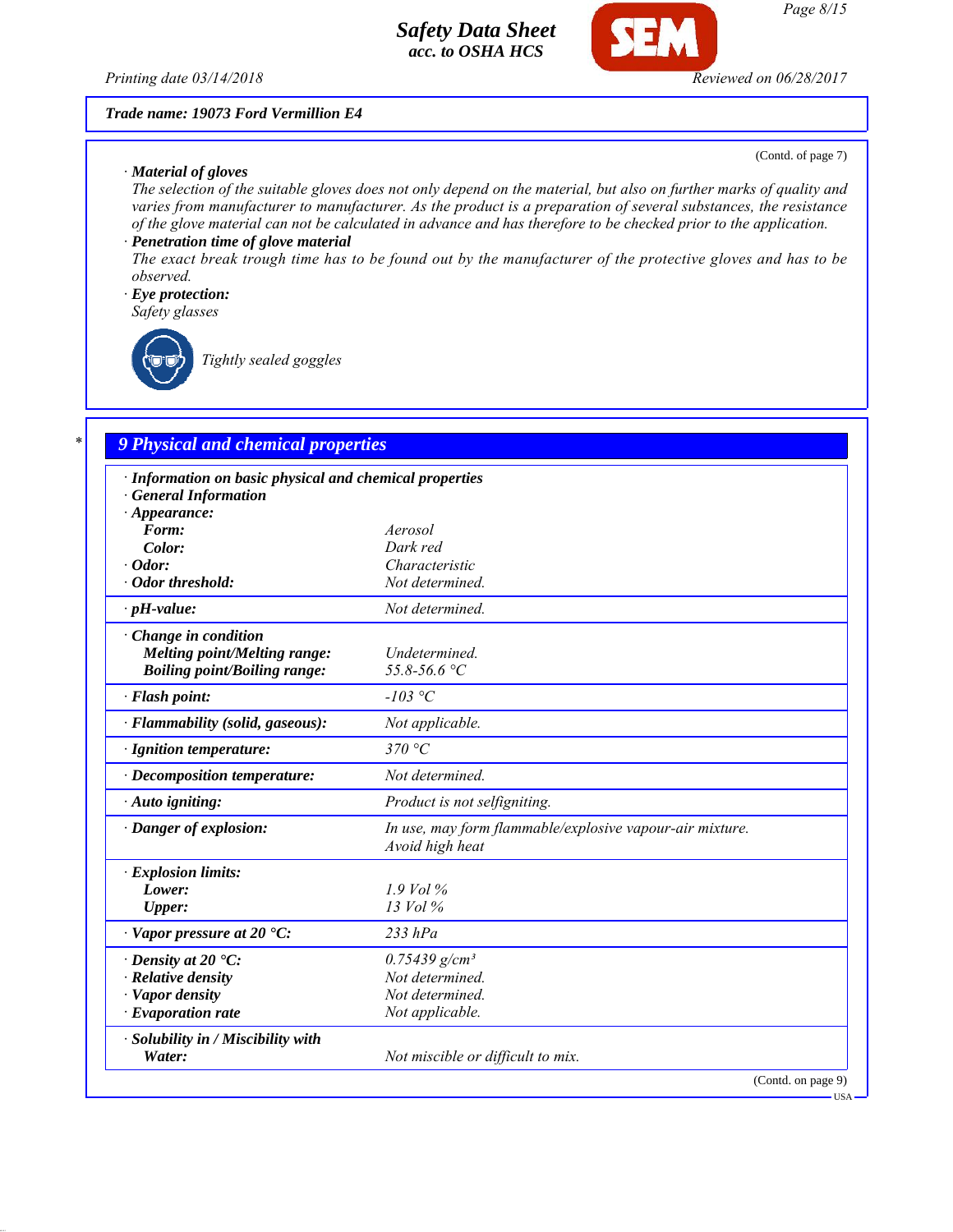

### *Trade name: 19073 Ford Vermillion E4*

|                                                            |                                            | (Contd. of page 8) |
|------------------------------------------------------------|--------------------------------------------|--------------------|
| · Partition coefficient (n-octanol/water): Not determined. |                                            |                    |
| $\cdot$ Viscosity:                                         |                                            |                    |
| Dynamic:                                                   | Not determined.                            |                    |
| Kinematic:                                                 | Not determined.                            |                    |
| · Solvent content:                                         |                                            |                    |
| Organic solvents:                                          | $92.3\%$                                   |                    |
| <b>VOC</b> content:                                        | 62.46%                                     |                    |
|                                                            | 659.1 $g/l / 5.50$ lb/gl                   |                    |
| Solids content:                                            | $7.7\%$                                    |                    |
| $\cdot$ Other information                                  | No further relevant information available. |                    |

### *10 Stability and reactivity*

- *· Reactivity No further relevant information available.*
- *· Chemical stability*
- *· Thermal decomposition / conditions to be avoided: No decomposition if used according to specifications.*
- *· Possibility of hazardous reactions No dangerous reactions known.*
- *· Conditions to avoid No further relevant information available.*
- *· Incompatible materials: No further relevant information available.*
- *· Hazardous decomposition products:*
- *Nitrogen oxides*
- *Hydrocarbons*
- *Carbon monoxide and carbon dioxide*

# *\* 11 Toxicological information*

*· Information on toxicological effects*

*· Acute toxicity:*

### *108-88-3 toluene*

| Oral   | LD50 | $5,000$ mg/kg (rat)                        |
|--------|------|--------------------------------------------|
| Dermal | LD50 | $12,124$ mg/kg (rabbit)                    |
|        |      | Inhalative $LC50/4 h   5,320 mg/l$ (mouse) |

### *· Primary irritant effect:*

*· on the skin: No irritant effect.*

*· on the eye: Irritating effect.*

*· Sensitization: No sensitizing effects known.*

*· Additional toxicological information:*

*The product shows the following dangers according to internally approved calculation methods for preparations: Irritant*

#### *· Carcinogenic categories*

| $\cdot$ IARC (International Agency for Research on Cancer) |                        |  |
|------------------------------------------------------------|------------------------|--|
| $108-88-3$ toluene                                         |                        |  |
| $108-10-1$ 4-methylpentan-2-one                            |                        |  |
|                                                            | (Contd. on page $10$ ) |  |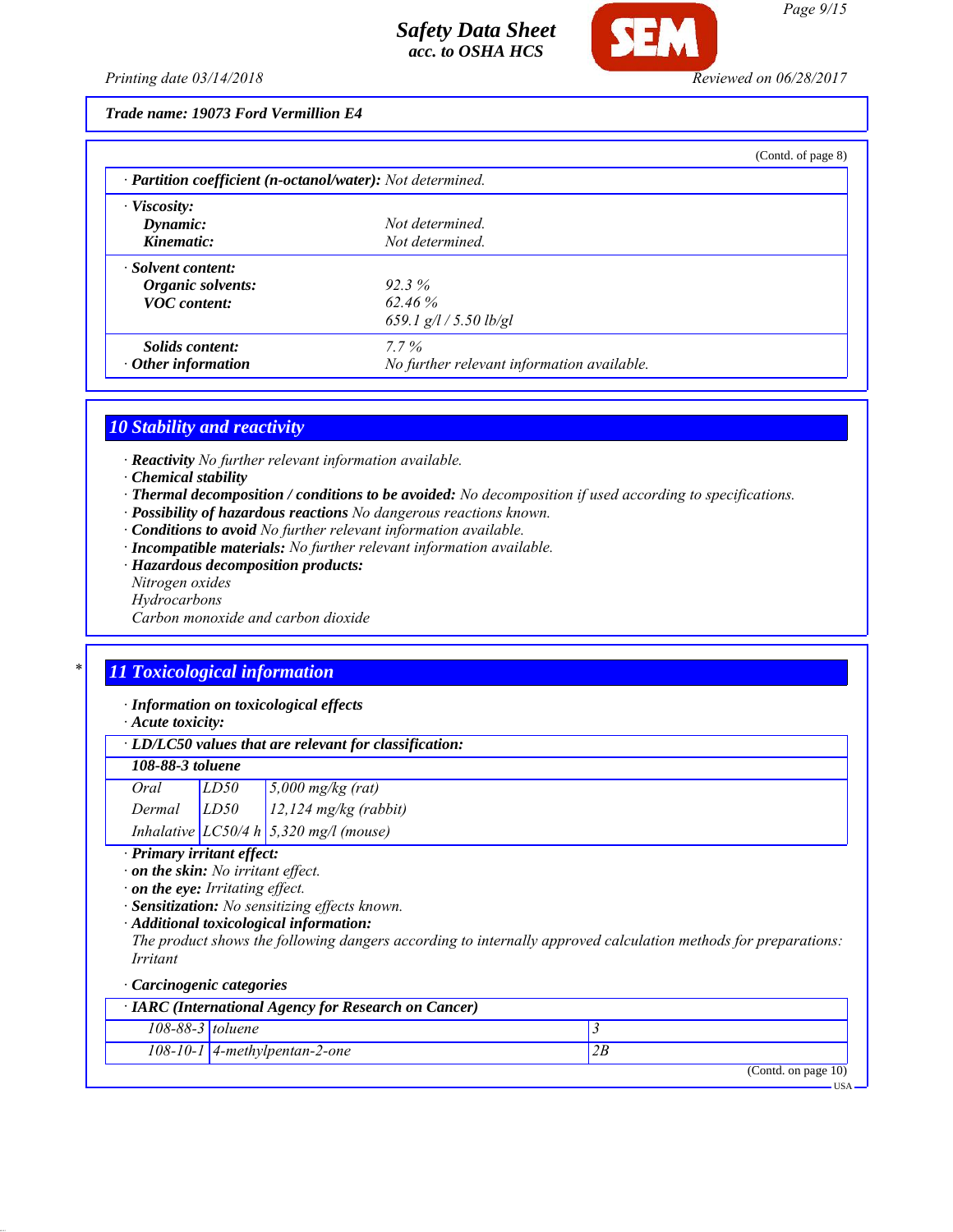

*Page 10/15*

*Printing date 03/14/2018 Reviewed on 06/28/2017*

*Trade name: 19073 Ford Vermillion E4*

|                                                         |                               | (Contd. of page 9)                  |  |
|---------------------------------------------------------|-------------------------------|-------------------------------------|--|
|                                                         | <b>BENTONITE</b>              | suspected carcinogen <2% 14808-60-7 |  |
|                                                         | $13463-67-7$ titanium dioxide | 2B                                  |  |
|                                                         | $1333-86-4$ Carbon black      | 2B                                  |  |
| $1330 - 20 - 7$ <i>xylene</i>                           |                               | 3                                   |  |
|                                                         | $100-41-4$ ethylbenzene       | 2B                                  |  |
| · NTP (National Toxicology Program)                     |                               |                                     |  |
| None of the ingredients is listed.                      |                               |                                     |  |
| · OSHA-Ca (Occupational Safety & Health Administration) |                               |                                     |  |
| None of the ingredients is listed.                      |                               |                                     |  |

### *\* 12 Ecological information*

- *· Toxicity*
- *· Aquatic toxicity: No further relevant information available.*
- *· Persistence and degradability No further relevant information available.*
- *· Behavior in environmental systems:*
- *· Bioaccumulative potential No further relevant information available.*
- *· Mobility in soil No further relevant information available.*
- *· Additional ecological information:*

*· General notes:*

*Water hazard class 3 (Self-assessment): extremely hazardous for water*

*Do not allow product to reach ground water, water course or sewage system, even in small quantities. Danger to drinking water if even extremely small quantities leak into the ground.*

*· Results of PBT and vPvB assessment*

*· PBT: Not applicable.*

- *· vPvB: Not applicable.*
- *· Other adverse effects No further relevant information available.*

## *13 Disposal considerations*

*· Waste treatment methods*

*· Recommendation:*

*Must not be disposed of together with household garbage. Do not allow product to reach sewage system.*

*· Uncleaned packagings:*

*· Recommendation: Disposal must be made according to official regulations.*

| $\cdot$ UN-Number<br>· DOT, ADR, IMDG, IATA | <i>UN1950</i>       |  |
|---------------------------------------------|---------------------|--|
| $\cdot$ UN proper shipping name             |                     |  |
| $\cdot$ DOT                                 | Aerosols, flammable |  |
| $\cdot$ ADR                                 | 1950 Aerosols       |  |
| $\cdot$ IMDG                                | <i>AEROSOLS</i>     |  |
| $\cdot$ IATA                                | AEROSOLS, flammable |  |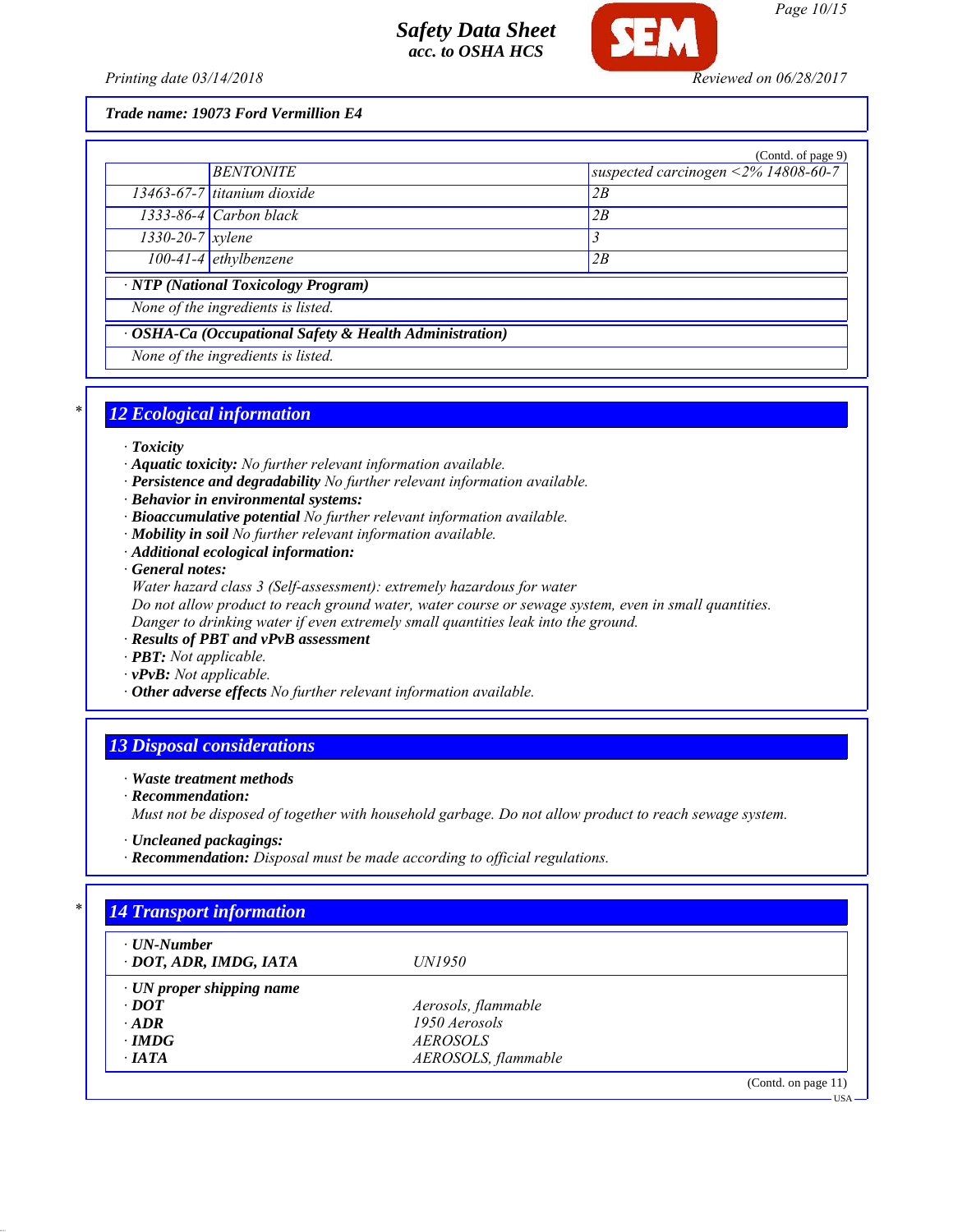

*Page 11/15*

Printing date 03/14/2018 **Reviewed on 06/28/2017** 

*Trade name: 19073 Ford Vermillion E4*

|                                              | (Contd. of page 10)                                                                                                              |
|----------------------------------------------|----------------------------------------------------------------------------------------------------------------------------------|
| · Transport hazard class(es)                 |                                                                                                                                  |
| $\cdot$ DOT                                  |                                                                                                                                  |
|                                              |                                                                                                                                  |
|                                              |                                                                                                                                  |
|                                              |                                                                                                                                  |
|                                              |                                                                                                                                  |
| · Class<br>$\cdot$ Label                     | 2.1<br>2.1                                                                                                                       |
|                                              |                                                                                                                                  |
| $\cdot$ ADR                                  |                                                                                                                                  |
|                                              |                                                                                                                                  |
|                                              |                                                                                                                                  |
|                                              |                                                                                                                                  |
| · Class                                      | 2 5F Gases                                                                                                                       |
| $\cdot$ Label                                | 2.1                                                                                                                              |
| $\cdot$ IMDG, IATA                           |                                                                                                                                  |
|                                              |                                                                                                                                  |
|                                              |                                                                                                                                  |
|                                              |                                                                                                                                  |
|                                              |                                                                                                                                  |
| · Class                                      | 2.1                                                                                                                              |
| · Label                                      | 2.1                                                                                                                              |
| · Packing group                              |                                                                                                                                  |
| · DOT, ADR, IMDG, IATA                       | Void                                                                                                                             |
| · Environmental hazards:                     |                                                                                                                                  |
| · Marine pollutant:                          | N <sub>o</sub>                                                                                                                   |
| · Special precautions for user               | Warning: Gases                                                                                                                   |
| · EMS Number:                                | $F$ -D,S-U                                                                                                                       |
| · Stowage Code                               | SW1 Protected from sources of heat.                                                                                              |
|                                              | SW22 For AEROSOLS with a maximum capacity of 1 litre:<br>Category A. For AEROSOLS with a capacity above 1 litre:                 |
|                                              | Category B. For WASTE AEROSOLS: Category C, Clear of living                                                                      |
|                                              | quarters.                                                                                                                        |
| · Segregation Code                           | SG69 For AEROSOLS with a maximum capacity of 1 litre:                                                                            |
|                                              | Segregation as for class 9. Stow "separated from" class 1 except for                                                             |
|                                              | division 1.4. For AEROSOLS with a capacity above 1 litre:                                                                        |
|                                              | Segregation as for the appropriate subdivision of class 2. For<br>WASTE AEROSOLS: Segregation as for the appropriate subdivision |
|                                              | of class 2.                                                                                                                      |
| · Transport in bulk according to Annex II of |                                                                                                                                  |
| <b>MARPOL73/78 and the IBC Code</b>          | Not applicable.                                                                                                                  |
|                                              | (Contd. on page 12)                                                                                                              |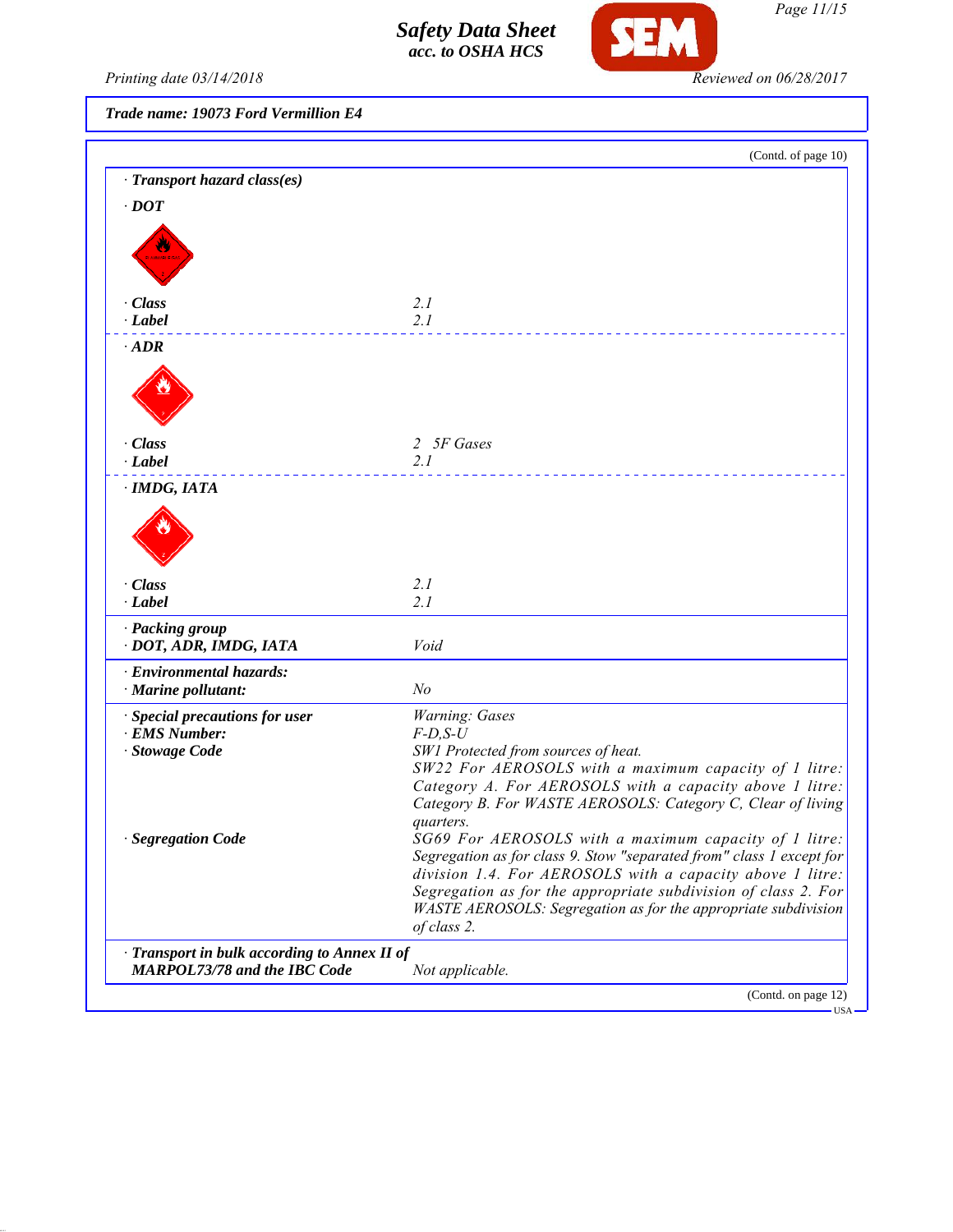

*Page 12/15*

*Printing date 03/14/2018 Reviewed on 06/28/2017*

*Trade name: 19073 Ford Vermillion E4*

|                                     | (Contd. of page 11)                |
|-------------------------------------|------------------------------------|
| · Transport/Additional information: |                                    |
| $\cdot$ DOT                         |                                    |
| • Quantity limitations              | On passenger aircraft/rail: 75 kg  |
|                                     | On cargo aircraft only: 150 kg     |
| $\cdot$ ADR                         |                                    |
| $\cdot$ Excepted quantities (EQ)    | Code: E0                           |
|                                     | Not permitted as Excepted Quantity |
| $\cdot$ IMDG                        |                                    |
| $\cdot$ Limited quantities (LQ)     | II.                                |
| $\cdot$ Excepted quantities (EQ)    | $Code$ $E0$                        |
|                                     | Not permitted as Excepted Quantity |
| · UN "Model Regulation":            | <b>UN 1950 AEROSOLS, 2.1</b>       |

## *\* 15 Regulatory information*

*· Safety, health and environmental regulations/legislation specific for the substance or mixture · Sara*

|                        | None of the ingredient is listed.                                                                                                       |
|------------------------|-----------------------------------------------------------------------------------------------------------------------------------------|
|                        | Section 313 (Specific toxic chemical listings):                                                                                         |
|                        | Acrylic Resin                                                                                                                           |
| 108-88-3 toluene       |                                                                                                                                         |
|                        | 108-10-1   4-methylpentan-2-one                                                                                                         |
|                        | 7727-43-7 barium sulphate, natural                                                                                                      |
| $1330 - 20 - 7$ xylene |                                                                                                                                         |
|                        | $100-41-4$ ethylbenzene                                                                                                                 |
|                        | TSCA (Toxic Substances Control Act):                                                                                                    |
|                        | $67-64-1$ acetone                                                                                                                       |
|                        | $108-65-6$ 2-methoxy-1-methylethyl acetate                                                                                              |
|                        | $123-86-4$ n-butyl acetate                                                                                                              |
|                        | $110-19-0$ isobutyl acetate                                                                                                             |
|                        | 108-88-3 toluene                                                                                                                        |
|                        | 763-69-9 ethyl 3-ethoxypropionate                                                                                                       |
|                        | 9004-36-8 Cellulose Acetate Butyrate                                                                                                    |
|                        | 108-10-1 4-methylpentan-2-one                                                                                                           |
|                        | $110-43-0$ heptan-2-one                                                                                                                 |
|                        | 16883-83-3 benzyl 3-isobutryloxy-1-isopropyl-2-2-dimethylpropyl phthalate                                                               |
|                        | 6358-30-1 Violet Pigment                                                                                                                |
|                        | $13463 - 67 - 7$ titanium dioxide                                                                                                       |
|                        | 41556-26-7 $bis(1,2,2,6,6$ -Pentamethyl-4-piperidinyl) sebacate                                                                         |
|                        | 104810-48-2 poly(oxy-1,2-ethanediyl), a-[3-[3-(2H-benzotriazol-2-yl)-5-(1,1-dimethylethyl)-4-hydroxyphenyl]-<br>l-oxopropyl]-ω-hydroxy- |
|                        | (Contd. on page 13)                                                                                                                     |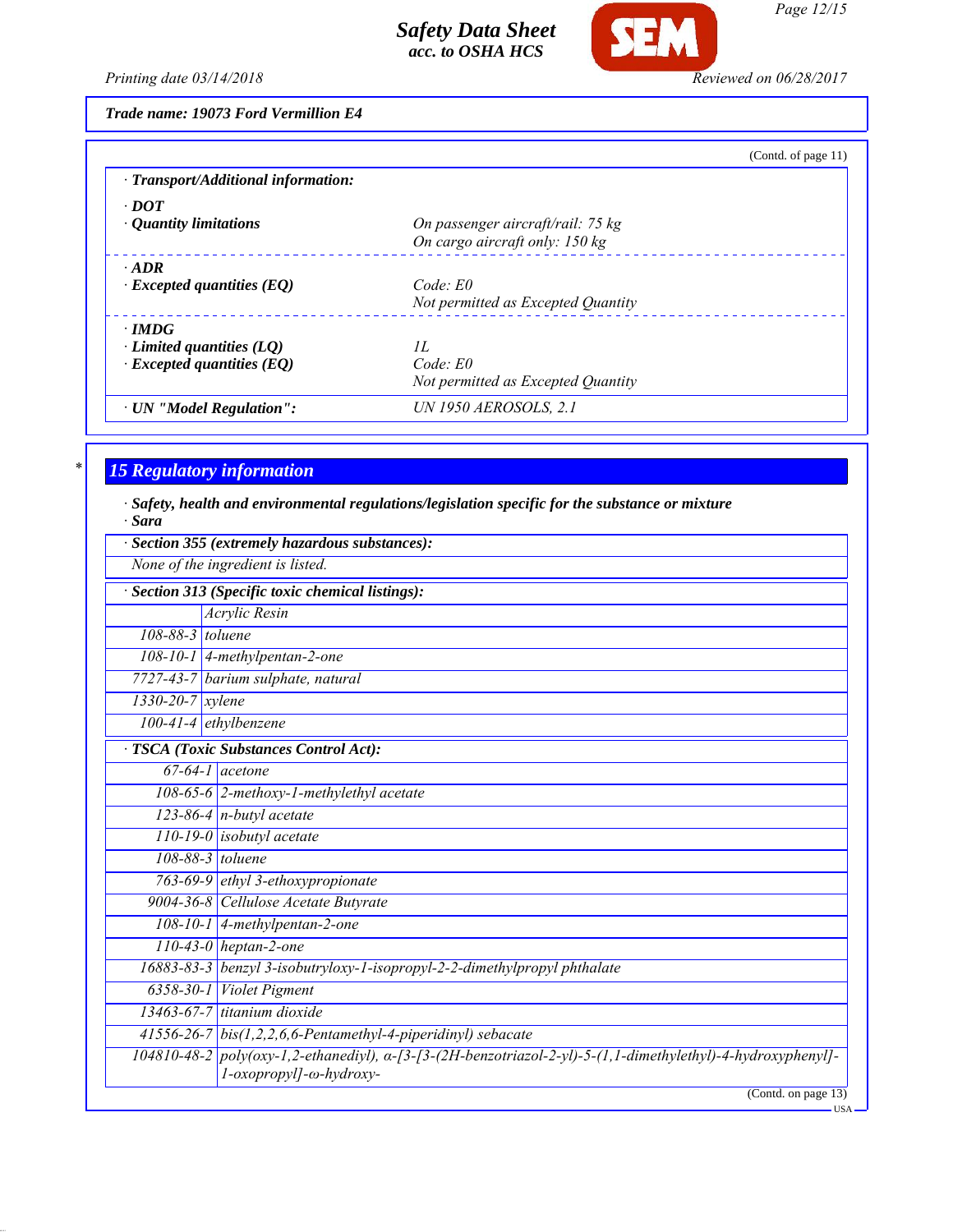

**SEM** 

*Page 13/15*

*Printing date 03/14/2018 Reviewed on 06/28/2017*

*Trade name: 19073 Ford Vermillion E4*

|                            | 7727-43-7 barium sulphate, natural                                                                                                                                                                                     | (Contd. of page 12)   |
|----------------------------|------------------------------------------------------------------------------------------------------------------------------------------------------------------------------------------------------------------------|-----------------------|
|                            |                                                                                                                                                                                                                        |                       |
|                            | 104810-47-1 poly(oxy-1,2-ethanediyl), a-[3-[3-(2H-benzotriazol-2-yl)-5-(1,1-dimethylethyl)-4-hydroxyphenyl]-<br>1-oxopropyl]-ω-[3-[3-(2H- benzotriazol-2-yl)-5-(1,1-dimethylethyl)-4-hydroxyphenyl]-1-<br>oxopropoxy]- |                       |
|                            | 82919-37-7 Methyl (1,2,2,6,6,- pentamethyl-4-piperidinyl) sebacate                                                                                                                                                     |                       |
|                            | 25322-68-3 Polyethylene glycol                                                                                                                                                                                         |                       |
|                            | 1333-86-4 Carbon black                                                                                                                                                                                                 |                       |
|                            | 106-79-6 Dimethyl sebacate(Impurity)                                                                                                                                                                                   |                       |
| 1330-20-7 xylene           |                                                                                                                                                                                                                        |                       |
|                            | $2403-89-6$ 4-Piperidinol, 1,2,2,6,6 pentamethyl- (Impurity)                                                                                                                                                           |                       |
|                            | $100-41-4$ ethylbenzene                                                                                                                                                                                                |                       |
|                            | 9038-95-3 OXIRANE, ME, POLYMER                                                                                                                                                                                         |                       |
|                            | 19549-80-5 4,6-dimethylheptan-2-one                                                                                                                                                                                    |                       |
|                            | 108-83-8 2,6-dimethylheptan-4-one                                                                                                                                                                                      |                       |
|                            | 78-83-1 butanol                                                                                                                                                                                                        |                       |
|                            | 57-55-6 Methyl glycol                                                                                                                                                                                                  |                       |
|                            | · TSCA new (21st Century Act) (Substances not listed)                                                                                                                                                                  |                       |
|                            | 68476-86-8 Petroleum gases, liquefied, sweetened                                                                                                                                                                       |                       |
| · Proposition 65           |                                                                                                                                                                                                                        |                       |
|                            | Chemicals known to cause cancer:                                                                                                                                                                                       |                       |
|                            | 108-10-1 $\vert$ 4-methylpentan-2-one                                                                                                                                                                                  |                       |
|                            | 13463-67-7 titanium dioxide                                                                                                                                                                                            |                       |
|                            | $1333-86-4$ Carbon black                                                                                                                                                                                               |                       |
| $1330 - 20 - 7$ xylene     |                                                                                                                                                                                                                        |                       |
|                            | $100-41-4$ ethylbenzene                                                                                                                                                                                                |                       |
|                            | · Chemicals known to cause reproductive toxicity for females:                                                                                                                                                          |                       |
|                            | None of the ingredients is listed.                                                                                                                                                                                     |                       |
|                            | Chemicals known to cause reproductive toxicity for males:                                                                                                                                                              |                       |
|                            | None of the ingredients is listed.                                                                                                                                                                                     |                       |
|                            | Chemicals known to cause developmental toxicity:                                                                                                                                                                       |                       |
| 108-88-3 toluene           |                                                                                                                                                                                                                        |                       |
|                            | $108-10-1$ 4-methylpentan-2-one                                                                                                                                                                                        |                       |
| · Cancerogenity categories |                                                                                                                                                                                                                        |                       |
|                            | <b>EPA</b> (Environmental Protection Agency)                                                                                                                                                                           |                       |
| $67-64-1$ acetone          |                                                                                                                                                                                                                        |                       |
| 108-88-3 toluene           |                                                                                                                                                                                                                        | $I\!I$                |
|                            | $108-10-1$ 4-methylpentan-2-one                                                                                                                                                                                        | I                     |
|                            | 7727-43-7 barium sulphate, natural                                                                                                                                                                                     | D, CBD(inh), NL(oral) |
| 1330-20-7 xylene           |                                                                                                                                                                                                                        |                       |
| 100-41-4 ethylbenzene      |                                                                                                                                                                                                                        | D                     |
|                            | · TLV (Threshold Limit Value established by ACGIH)                                                                                                                                                                     |                       |
| $67-64-1$ acetone          |                                                                                                                                                                                                                        | A4                    |
|                            |                                                                                                                                                                                                                        | (Contd. on page 14)   |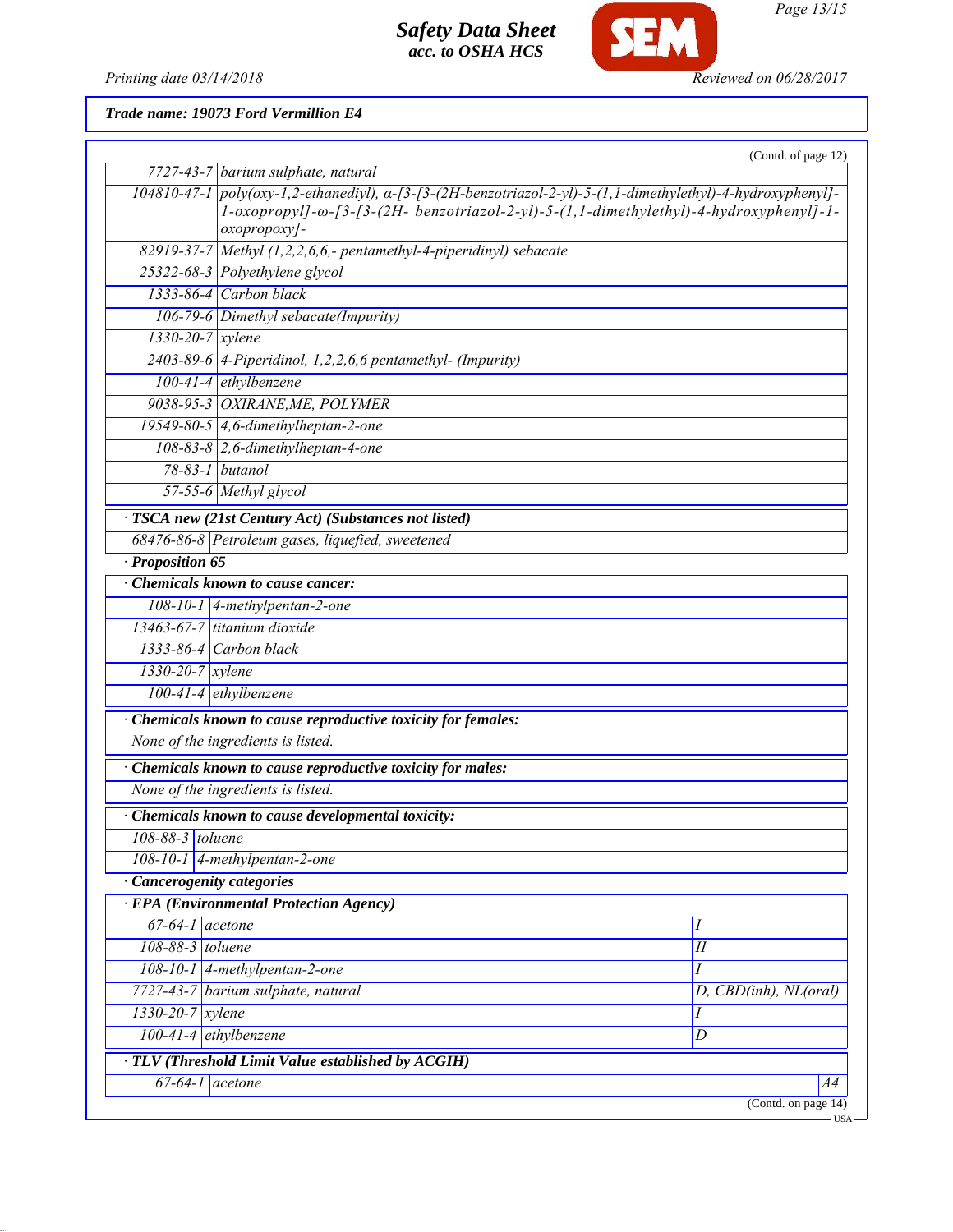

*Trade name: 19073 Ford Vermillion E4*

|                        |                                                                    | (Contd. of page 13) |
|------------------------|--------------------------------------------------------------------|---------------------|
| $108-88-3$ toluene     |                                                                    | A4                  |
|                        | 13463-67-7 titanium dioxide                                        | A4                  |
|                        | $1333-86-4$ Carbon black                                           | A4                  |
| $1330 - 20 - 7$ xylene |                                                                    | A4                  |
|                        | 100-41-4 ethylbenzene                                              | A3                  |
|                        | · NIOSH-Ca (National Institute for Occupational Safety and Health) |                     |
|                        | $13463-67-7$ titanium dioxide                                      |                     |
|                        | 1333-86-4 Carbon black                                             |                     |

*· GHS label elements The product is classified and labeled according to the Globally Harmonized System (GHS). · Hazard pictograms*



*· Signal word Danger*

|                                     | · Hazard-determining components of labeling:                                                                  |
|-------------------------------------|---------------------------------------------------------------------------------------------------------------|
| acetone                             |                                                                                                               |
| toluene                             |                                                                                                               |
| 4-methylpentan-2-one                |                                                                                                               |
| n-butyl acetate                     |                                                                                                               |
| · Hazard statements                 |                                                                                                               |
| H222 Extremely flammable aerosol.   |                                                                                                               |
|                                     | H280 Contains gas under pressure; may explode if heated.                                                      |
| H319 Causes serious eye irritation. |                                                                                                               |
| H351 Suspected of causing cancer.   |                                                                                                               |
|                                     | H361 Suspected of damaging fertility or the unborn child.                                                     |
|                                     | H336 May cause drowsiness or dizziness.                                                                       |
|                                     | H373 May cause damage to organs through prolonged or repeated exposure.                                       |
| · Precautionary statements          |                                                                                                               |
| P <sub>201</sub>                    | Obtain special instructions before use.                                                                       |
| P <sub>202</sub>                    | Do not handle until all safety precautions have been read and understood.                                     |
| P210                                | Keep away from heat/sparks/open flames/hot surfaces. - No smoking.                                            |
| P211                                | Do not spray on an open flame or other ignition source.                                                       |
| P <sub>251</sub>                    | Pressurized container: Do not pierce or burn, even after use.                                                 |
| P <sub>260</sub>                    | Do not breathe dust/fume/gas/mist/vapors/spray.                                                               |
| P <sub>264</sub>                    | Wash thoroughly after handling.                                                                               |
| P271                                | Use only outdoors or in a well-ventilated area.                                                               |
| P280                                | Wear protective gloves/protective clothing/eye protection/face protection.                                    |
| $P304 + P340$                       | IF INHALED: Remove person to fresh air and keep comfortable for breathing.                                    |
|                                     | P305+P351+P338 If in eyes: Rinse cautiously with water for several minutes. Remove contact lenses, if present |
|                                     | and easy to do. Continue rinsing.                                                                             |
| $P308 + P313$                       | IF exposed or concerned: Get medical advice/attention.                                                        |
| P312                                | Call a poison center/doctor if you feel unwell.                                                               |
| P314                                | Get medical advice/attention if you feel unwell.                                                              |
| $P337 + P313$                       | If eye irritation persists: Get medical advice/attention.                                                     |
| $P403 + P233$                       | Store in a well-ventilated place. Keep container tightly closed.                                              |
| P <sub>405</sub>                    | Store locked up.                                                                                              |
| $P410 + P403$                       | Protect from sunlight. Store in a well-ventilated place.                                                      |
|                                     | (Contd. on page 15)                                                                                           |

 $-<sub>USA</sub>$